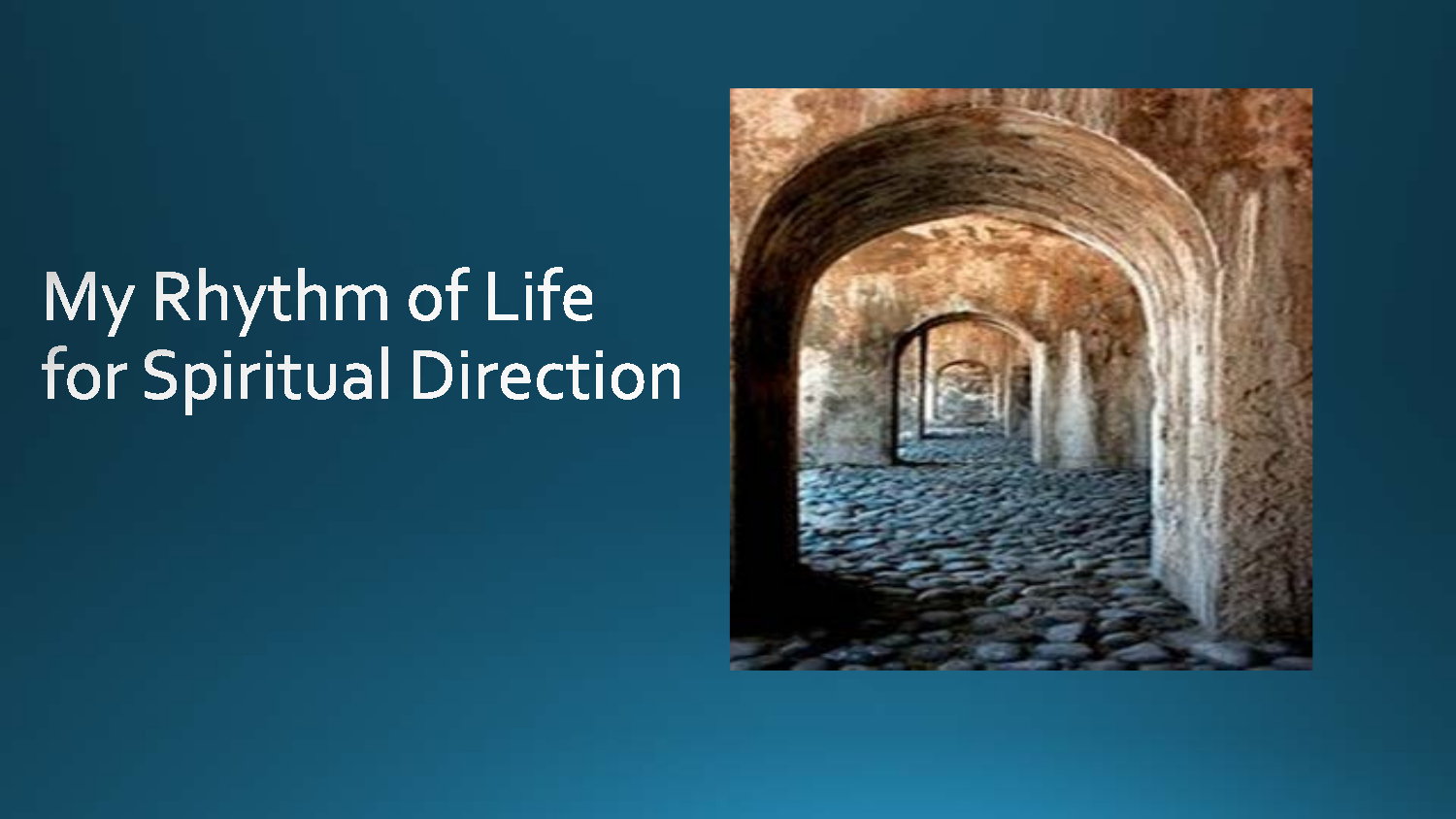## My Relationship with Directees'



- I will provide an initial time to meet and answer any<br>questions about direction and seek to discover what their hopes and longings are for spiritual direction
- I consider time and space with each directee to be sacred; a<br>time for us to be in the presence of the Lord together
- I promise to quard and protect this sacred space with appropriate preparation and atmosphere
- I will acknowledge each directee as a person made in the image of God and hold them with dignity and care
- I will protect what each directee may share with privacy,  $\bullet$ confidentiality and respect and to hold what is shared in this time as holy and cherished and share content only for purposes of supervision
- I will hold each person in prayer throughout our relationship
- I will enter each session with being open, fully present and<br>listening attentively to the directee and the Holy Spirit with  $\bullet$ all of my mind, heart and soul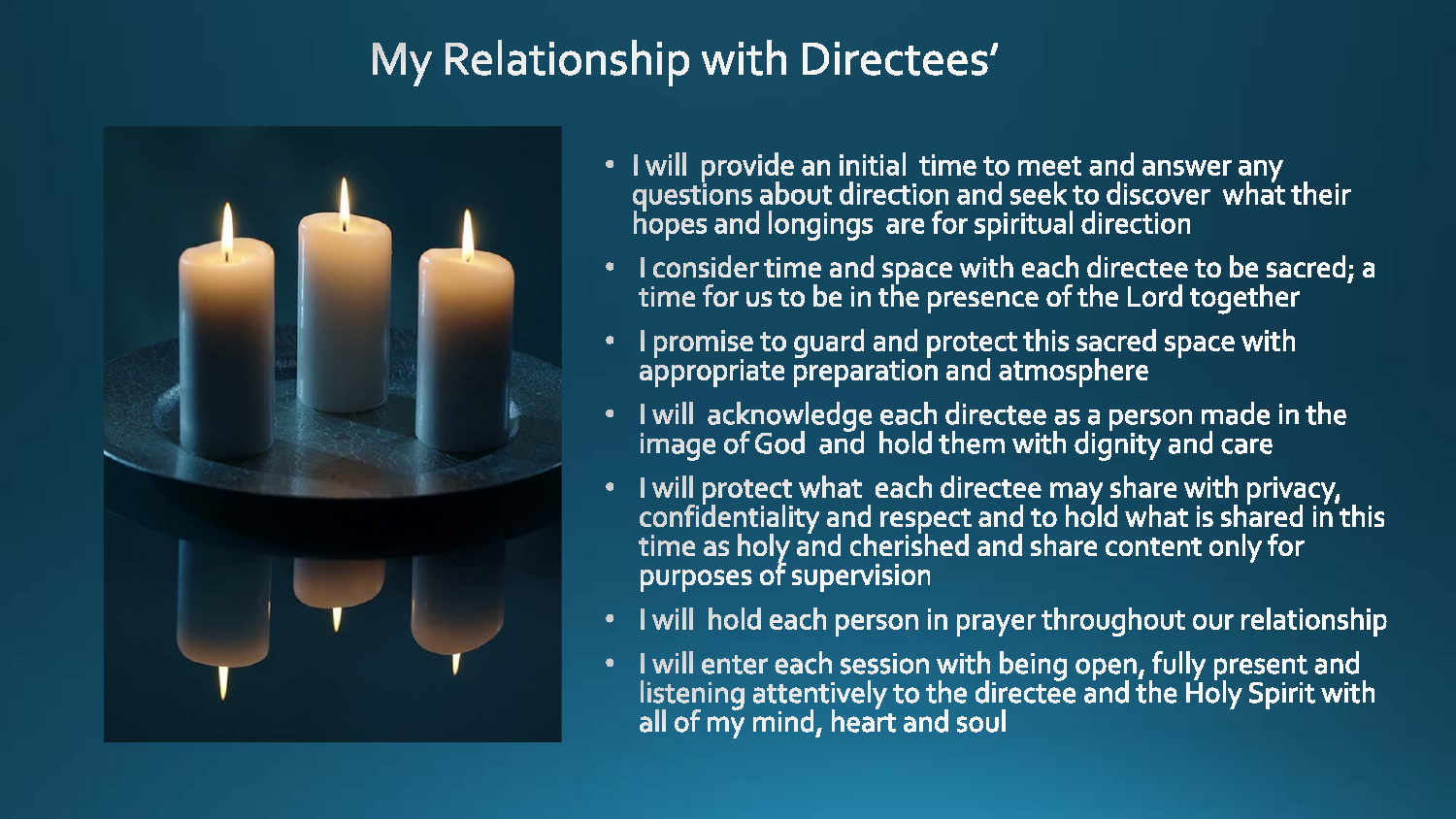### My Relationship with Directees' cont'd



- I commit to hold and attend to each directee in a spirit of humility and openness
- I commit to prayerfully notice and discern the Holy Spirit's movement in their lives
- I commit to practice holy restraint until I am sure the Lord is prompting me with to ask additional questions or to return to prayer
- I commit to regularly reflect on my relationships with directees'
- I commit to the maintenance of healthy boundaries and seek to notice and dispel any instances of transference or countertransference
- I commit to abide by the ESDA code of Ethics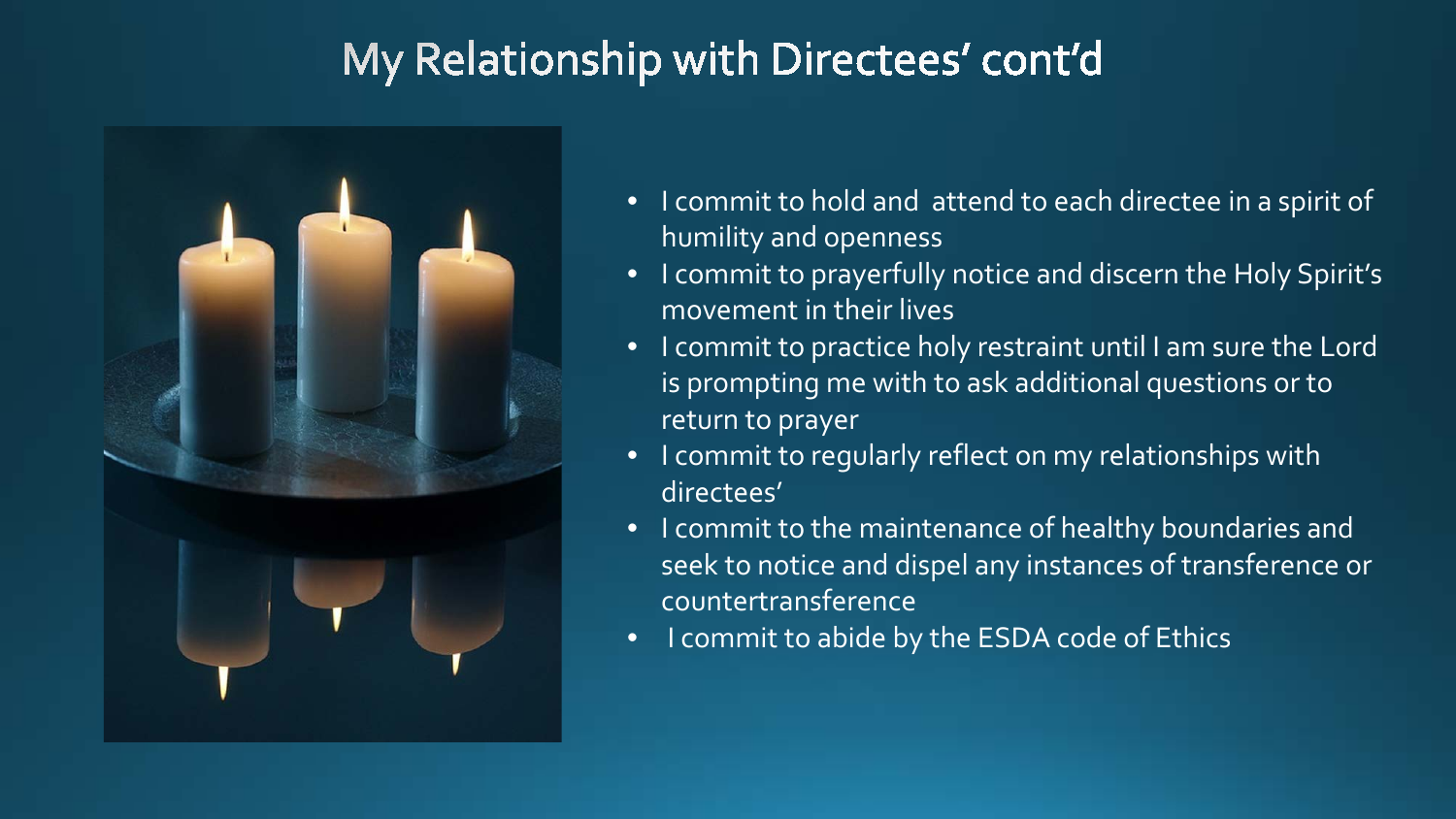#### My Relationship with Fellow **Directors and Other Professionals**

- I will maintain relationships within and across disciplines
- I will seek to be in community with other Spiritual Director's for peer sharing, ongoing learning and supervision
- If a directee is with working with a pastoral counselor or therapist and would ask the directee to inform him/her of our relationship

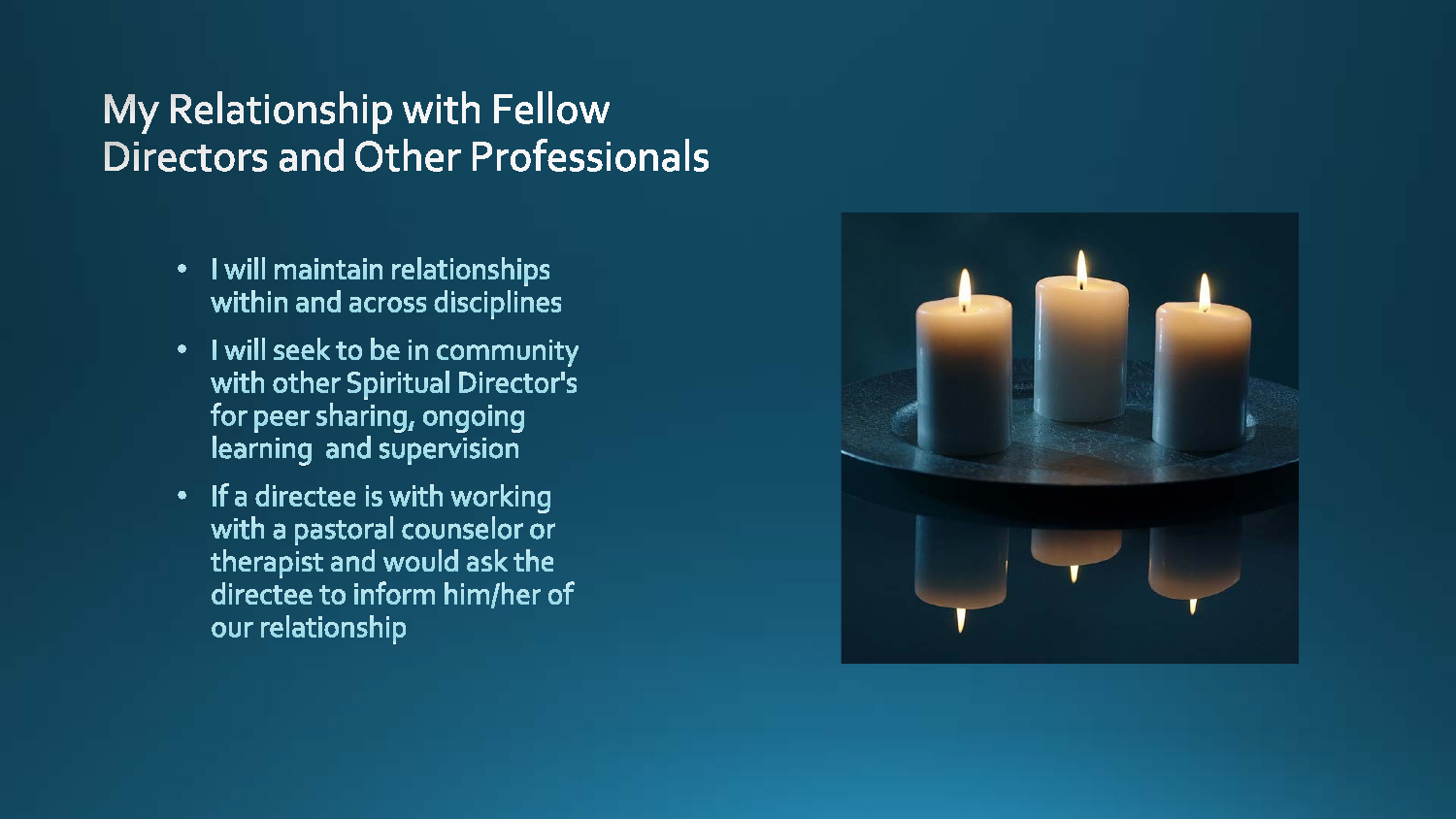#### Accountability

- I depend on the relationship  $\bullet$  . that I have with my spiritual director. This relationship helps me attend to my own personal relationship with the Lord.
- I regularly meet with a peer  $\bullet$ group of spiritual directors. They speak truth in love and provide insights, that I may be blind to both in my relationship with the Lord and in my relationships with others.